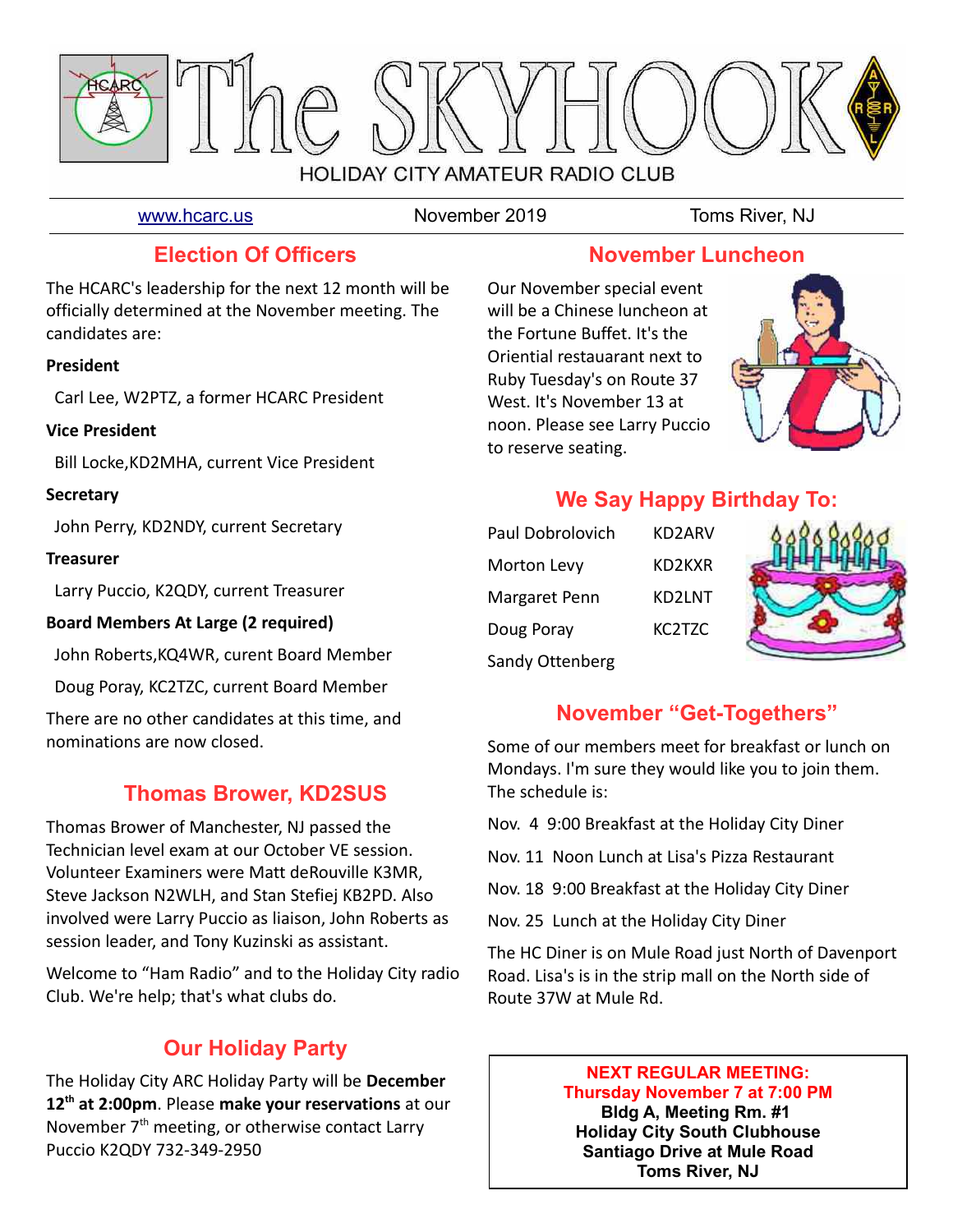#### Page 2 and the SKYHOOK November 2019 and the SKYHOOK

## **Ocean County ARES® News**

November 2019

On October 5<sup>th</sup> Ocean County ARES participated in the 2019 SNJ Section Simulated Emergency Test (SET). The drill was also critiqued during the Ocean County ARES meeting on October  $16<sup>th</sup>$ . The scenario was a fictional hurricane Oscar of Cat 3 strength hitting the East coast and causing widespread flooding and destruction.

The drill was written by WB2ALJ, Section Emergency Coordinator for SNJ and most counties in our section participated.

During the critique several items of improvement were noted and are being remedied. Ocean County made widespread use of the Narrow Band Emergency Message System (NBEMS) and demonstrated the effectiveness of using FLDIGI and FLMSG during an emergency situation to send and receive digital traffic with 100 percent accuracy at a fraction of the time it would take to send verbal traffic.



N2XW and WB2ALJ at County EOC directing 2019 SET Photo by K2PSG

On October 19th, Ocean County ARES conducted a roadway clean-up public service for Berkeley Township. Veeder Lane in Bayville (wooded side) was cleaned by ARES operators, debris was bagged and hauled away by Berkeley Township Public Works. Numerous bottles, cans, vinyl siding and even a sink and counter top were

rounded up and pulled from the roadside. Ocean County ARES receives a donation from Berkeley for performing the work thanks to a federal grant awarded to Berkeley. A big thank you goes out to N2LD for pointing out all the poison sumac in the retrieval of trash!

We will be working with Berkeley in the future to try and arrange regular cleanings to boost our fundraising dollars.

The operators participating in the clean-up were:

KC2MTF, WX2NJ, N2LD, NJ2N, K2MDW, WB2ALJ and KC2SBR. Operators were also assisted by Nancy Murdock.



KC2MTF, WX2NJ, N2LD, NJ2N, K2MDW, WB2ALJ, KC2SBR Photo by Nancy Murdock

Starting in 2020, Ocean County ARES will also be holding VE test sessions at the Ocean County EOC. Since our meetings are held in February, April, June, August, October and December, we are looking at having a VE session in the opposite months of January, March, May, July, September and November. A specific day of the week has not been chosen yet and is being evaluated to avoid conflicts with our EC-001 Instructional Team. We are currently holding EC-001 courses in Mercer County, and Atlantic County is scheduled for January 2020. John, N2LD, has stepped forward to be the Lead VE and a special email address has been established for candidates to schedule test sessions. Testing will be by appointment only.

*(continued on page 3)*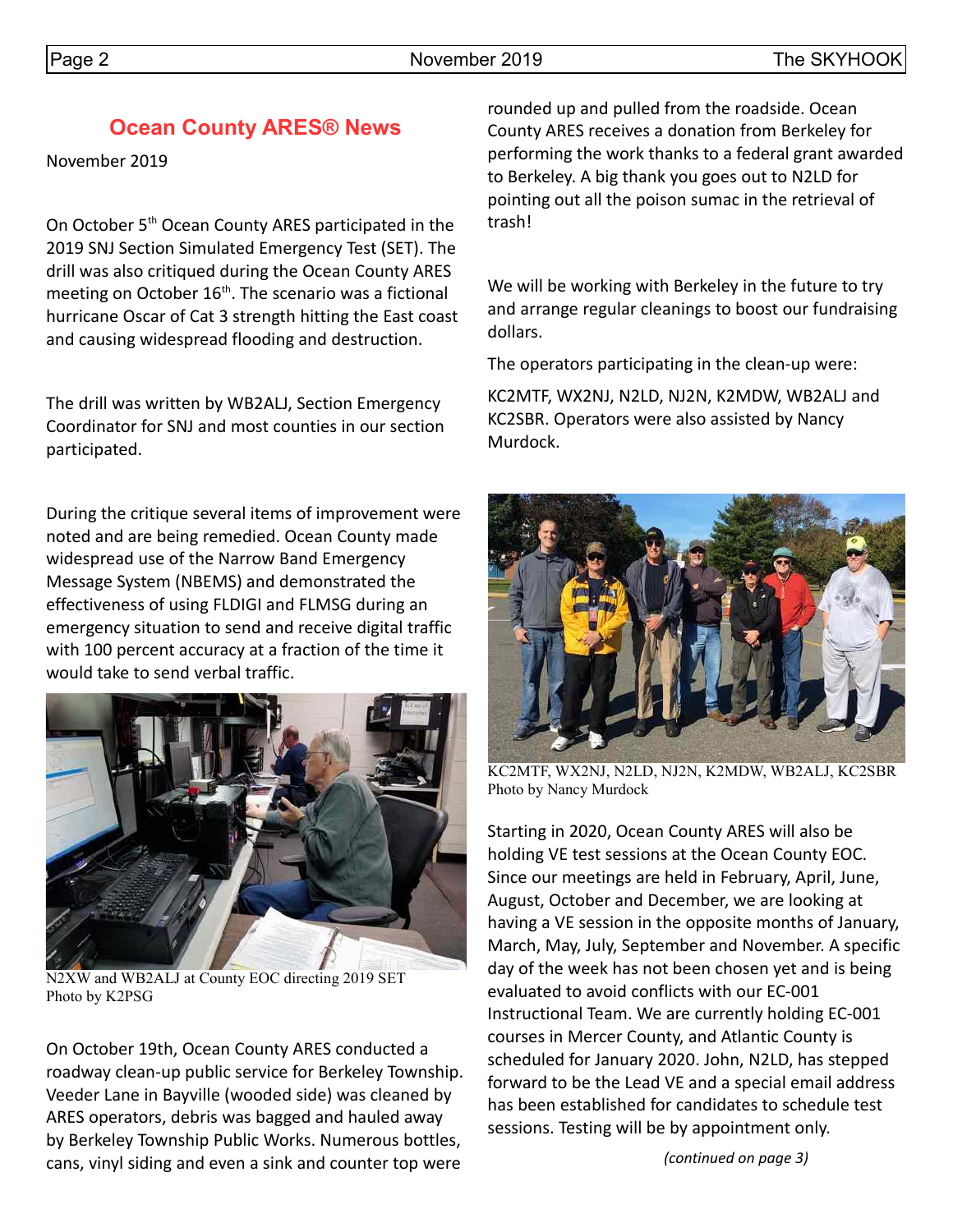#### *(continuing from page 2)*

## OCARES supports the Red Bank Crop Walk

Three members from Ocean County ARES provided communications for the annual Crop Hunger Walk on Sunday, October 20th in Red Bank, NJ.

Matt K3MR acted as Net Control. Paul N2QXB worked static and roving positions along the course. Tim NJ2N manned SAG 1, busing tired, soggy walkers back to the Start/Finish Line.

Three hams from Monmouth county rounded out the roster: Paul AD7I, Blair KD2EPA and Bob W2OD.

There was a great turnout despite the rain, and all the walkers seemed in good spirits. The vast majority completed the 5 mile course on foot, with only around two dozen needing SAG assistance.

The event's Lead Radio Operator, Tom Cosgrove N2VFK, thanked Ocean County ARES for its help and looks forward to future collaborations across county lines.

All food donated at the walk will be distributed to food banks in Monmouth County.



Matt K3MR, Paul N2QXB, Tim NJ2N and Lead Ham Tom Cosgrove N2VFK

#### 73 de WX2NJ

Bob Murdock

Ocean County Amateur Radio Emergency Service® EC

## **[Our VE Crew](mailto:lpuccio1@comcast.net?subject=VE)**

Larry [K2QDY](mailto:lpuccio071@gmail.com) (Liaison) 732-349-2950, Urb [W1UL,](mailto:urb@W1UL.com) John [KQ4WR,](mailto:kq4wr@arrl.net) Stan [KB2PD,](mailto:kb2pd@hotmail.com) Steve [N2WLH,](mailto:n2wlh@yahoo.com) Larry [WA2VLR,](mailto:lloscalz@optonline.net) Tony [KD2GSO,](mailto:tonyk613@comcast.net) Matt [K3MR.](mailto:baltimatt@verizon.net)

*License exams are given by appointment at 6:30pm on the second Wednesday of each month at Holiday City South Clubhouse, Bldg A, which is at the corner of Mule Rd. and Santiago Dr. Call Larry Puccio, K2QDY, at 732-349-2950 for an appointment.* 

*Directions: From either Route 37 W or Davenport Road, take Mule Road to Santiago Drive. Clubhouse A is the building nearest the street corner.*

#### **CLUB COMMITTEES**

| Refreshments:       |                    | Marge KD2LNT pearl1122@comcast.net |
|---------------------|--------------------|------------------------------------|
| Webmaster:          |                    | Steve N2WLH N2WLH@yahoo.com        |
| Programs:           | (open)             |                                    |
| Sunshine:           | Dave WA2DJN        | WA2DJN3@verizon.net                |
| Field Day:          | Larry <b>K2QDY</b> | 732-349-2950                       |
| <b>VE Sessions:</b> | Larry <b>K2QDY</b> | 732-349-2950                       |
| Membership:         | Doug <b>KC2TZC</b> | 732-928-2316                       |

#### **Holiday City Amateur Radio Club Toms River, New Jersey**

|                                     | Web Site www.hcarc.us |                   |                     |
|-------------------------------------|-----------------------|-------------------|---------------------|
| President                           | John Sawina           | NA <sub>2</sub> R | 908-625-5622        |
| <b>Vice President</b>               | <b>Billy Locke</b>    |                   | KD2MHA 732 281-0151 |
| <b>Secretary</b>                    | <b>John Perry</b>     | <b>KD2NDY</b>     | 732-349-2705        |
| <b>Treasurer</b>                    | <b>Larry Puccio</b>   | <b>K2QDY</b>      | 732-349-2950        |
| <b>Executive Board Doug Poray</b>   |                       | <b>KC2TZC</b>     | 732-928-2316        |
| <b>Executive Board John Roberts</b> |                       | KQ4WR             | 732-966 4665        |
| <b>W2HC Trustee</b>                 | <b>Larry Puccio</b>   | <b>K2QDY</b>      | 732-349-2950        |

Membership is open to all interested persons. Ham license is not required. Dues are \$25.00 per year, payable Jan  $1<sup>st</sup>$ . Members joining during the year will have the dues prorated. Family membership \$30.00 per family. ----------------------------------------------------------

Meetings are held on the first Thursday of every month, at 7:00 pm, except December.

Location: Meeting Room #1 in the Holiday City South Clubhouse A. Directions: From either Route 37 W or Davenport Road, take Mule Road to Santiago Drive. Turn into the parking lot from Santiago Drive and park near the pool. Enter the building nearest the street corner.-

The SKYHOOK is published monthly as the HCARC's official newsletter. Editor and Publisher:

John Roberts [KQ4WR](mailto:kq4wr@arrl.net) 7 Lincoln Ct. Whiting, NJ 08759-1505 e-mail [KQ4WR@arrl.net](mailto:KQ4WR@arrl.net) 732 966 4665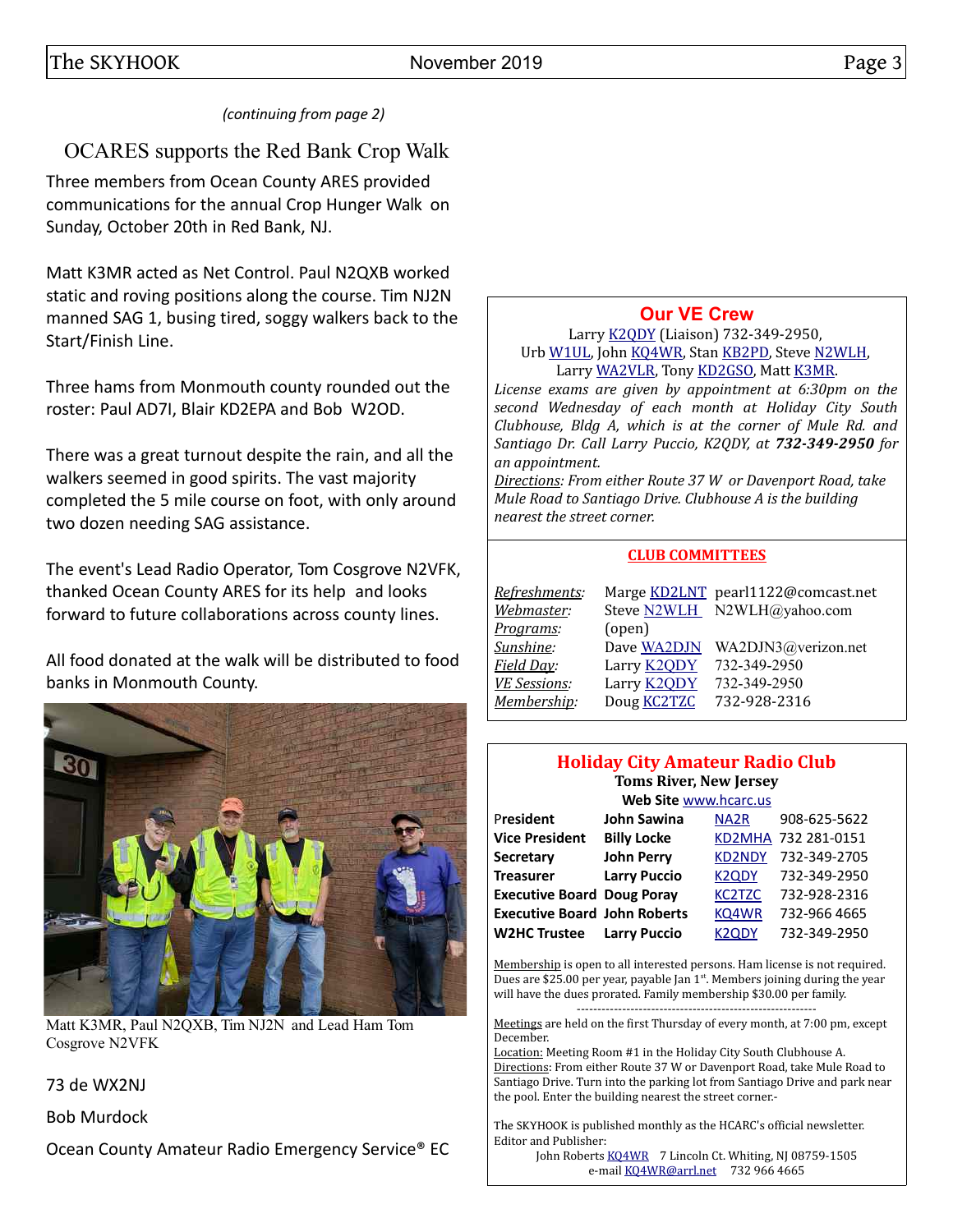# **Larry Puccio K2QDY Worked:**

| Date       | Time  | Freq       | Mode | Call               | Country             | Loc           | Miles Dir |            |
|------------|-------|------------|------|--------------------|---------------------|---------------|-----------|------------|
|            |       |            |      |                    |                     |               |           |            |
| 9/12/2019  | 18:17 | 14.013 CW  |      | 5A8KVK             | Libya               | JM62gm        | 4671      | <b>ENE</b> |
| 9/12/2019  | 21:20 | 14.011 CW  |      | EW1I               | Belarus             | K034sa        | 4471      | <b>NE</b>  |
| 9/12/2019  | 21:24 | 14.035 CW  |      | DL5UZ              | Germany             | J031aa        | 3768      | <b>NE</b>  |
| 9/12/2019  | 21:39 | 14.014 CW  |      | YU7KM              | Serbia              | KN04gv        | 4557      | <b>NE</b>  |
| 9/26/2019  | 20:27 | 10.106 CW  |      | 8R1/AH0G           | Guyana              | GJ06vs        | 2500      | <b>SSE</b> |
| 10/19/2019 | 17:55 | 14.025 CW  |      | DM3C               | Germany             | J031aa        | 3768      | <b>NE</b>  |
| 10/20/2019 | 14:41 | 14.022 CW  |      | LZ311HI            | Bulgaria            | KN12pq        | 4757      | <b>NE</b>  |
| 10/20/2019 | 14:48 | 14.026 CW  |      | DP9A               | Germany             | J031aa        | 3768      | <b>NE</b>  |
| 10/20/2019 | 15:38 | 14,014 CW  |      | HA9FM              | Hungary             | JN97nm        | 4403      | <b>NE</b>  |
| 10/20/2019 | 15:43 | 14.012 CW  |      | DL5FCZ             | Germany             | J031aa        | 3768      | <b>NE</b>  |
| 10/20/2019 | 15:58 | 14.006 CW  |      | YT2ISM             | Serbia              | KN04gv        | 4557      | <b>NE</b>  |
| 10/20/2019 | 16:20 | 14.019 CW  |      | OM8CW              | Slovak Rep          | J080ac        | 4192      | <b>NE</b>  |
| 10/20/2019 | 16:26 | 14.019 CW  |      | IK2UWA             | Italy               | JN62ma        | 4343      | <b>ENE</b> |
| 10/20/2019 | 19:48 | 14.016 CW  |      | CO6RD              | Cuba                | EL83tc        | 1258      | SSW        |
| 10/20/2019 | 21:16 | 10.104 CW  |      | UT5XS              | Ukraine             | K050mm        | 4732      | <b>NE</b>  |
| 10/21/2019 | 00:12 | 7.008 CW   |      | EW7LO              | Belarus             | K034sa        | 4471      | <b>NE</b>  |
| 10/22/2019 | 20:06 | 14.004 CW  |      | <b>5K0K</b>        | San Andres ⪻ FJ35aa |               | 2415      | S          |
| 10/23/2019 | 23:46 | 7.029 CW   |      | 5T <sub>2</sub> KW | Mauritania          | IK28aa        | 3762      | E          |
| 10/26/2019 | 00:32 | 7.185 SSB  |      | VC3X               | Canada              | EN86ah        | 657       | <b>NW</b>  |
| 10/26/2019 | 00:41 | 7.224 SSB  |      | NP <sub>2</sub> P  | US Virgin Is.       | FK78sa        | 1625      | <b>SSE</b> |
| 10/26/2019 | 00:54 | 3.778 SSB  |      | VE3JM              | Canada              | E074ma        | 1093      | <b>NNW</b> |
| 10/26/2019 | 16:59 | 14.200 SSB |      | CS5SS              | Portugal            | IM58jp        | 3900      | <b>ENE</b> |
| 10/26/2019 | 17:02 | 14.213 SSB |      | PJ2T               | Curacao             | FK52jf        | 1942      | S          |
| 10/26/2019 | 17:06 | 14.193 SSB |      | TM5DX              | France              | JN18dt        | 3669      | <b>NE</b>  |
| 10/26/2019 | 17:11 | 14.180 SSB |      | IT9XTP             | Italy               | JN62ma        | 4343      | <b>ENE</b> |
| 10/26/2019 | 17:15 | 14.168 SSB |      | GM <sub>O</sub> V  | Scotland            | I075ut        | 3266      | <b>NE</b>  |
| 10/26/2019 | 17:19 | 14.176 SSB |      | S53M               | Slovenia            | JN76hc        | 4269      | <b>NE</b>  |
| 10/26/2019 | 17:22 | 14.252 SSB |      | ED7W               | Spain               | IN80dj        | 3620      | <b>ENE</b> |
| 10/26/2019 | 17:24 | 14.258 SSB |      | VE5MX              | Canada              | DO75aa        | 1786      | <b>NW</b>  |
| 10/26/2019 | 17:25 | 14.265 SSB |      | CR6K               | Portugal            | IM58jp        | 3400      | <b>ENE</b> |
| 10/26/2019 | 17:27 | 14.274 SSB |      | EI7M               | Ireland             | I063uh        | 3223      | <b>NE</b>  |
| 10/26/2019 | 17:28 | 14.275 SSB |      | CS <sub>2</sub> C  | Portugal            | IM57ou        | 3442      | <b>ENE</b> |
| 10/26/2019 | 17:31 | 14.285 SSB |      | I09A               | Italy               | JN62ma        | 4343      | <b>ENE</b> |
| 10/26/2019 | 17:33 | 14.288 SSB |      | EA4YC              | Spain               | IN80dj        | 3620      | ENE        |
| 10/26/2019 | 17:37 | 14.302 SSB |      | KP2M               | US Virgin Is.       | FK78sa        | 1625      | SSE        |
| 10/26/2019 | 17:39 | 14.315 SSB |      | ED1R               | Spain               | IN80dj        | 3620      | ENE        |
| 10/26/2019 | 17:40 | 14.319 SSB |      | IR6T               | Italy               | JN62ma        | 4343      | <b>ENE</b> |
| 10/26/2019 | 17:42 | 14.323 SSB |      | VE4VT              | Canada              | EO15ma        | 1474      | NW         |
| 10/26/2019 | 17:44 | 14.328 SSB |      | KH6J               | Hawaii              | BL11ch        | 4958      | <b>WNW</b> |
| 10/26/2019 | 17:48 | 14.333 SSB |      | P33W               | Cyprus              | KM65ma        | 5497      | <b>NE</b>  |
| 10/26/2019 | 17:49 | 14.335 SSB |      | IR1J               | Italy               | JN62ma        | 4343      | ENE        |
| 10/26/2019 | 17:51 | 14.340 SSB |      | TM3R               | France              | JN18dt        | 3669      | <b>NE</b>  |
| 10/26/2019 | 17:56 | 14.348 SSB |      | A73A               | Qatar               | LL55sh        | 6741      | <b>NE</b>  |
| 10/26/2019 | 21:50 | 14.286 SSB |      | <b>HCOE</b>        | Ecuador             | FI19at        | 2785      | S          |
| 10/26/2019 | 21:55 | 14.309 SSB |      | P40T               | Aruba               | FK52am        | 1915      | S          |
| 10/26/2019 | 21:56 | 14.311 SSB |      | KP3ZM              | Puerto Rico         | FK68vm        | 1557      | <b>SSE</b> |
| 10/26/2019 | 22:00 | 14.313 SSB |      | 5KOK               | Colombia            | FJ35aa        | 2415      | S          |
| 10/26/2019 | 22:03 | 14.320 SSB |      | HP3AZ              | Panama              | FJ09ga        | 2163      | S          |
| 10/26/2019 | 22:05 | 14.297 SSB |      | 3G1D               | Chile               | FF47oa        | 5047      | S          |
| 10/26/2019 | 22:25 | 14.276 SSB |      | D4C                | Cape Verde          | <b>HK86aa</b> | 3430      | ESE        |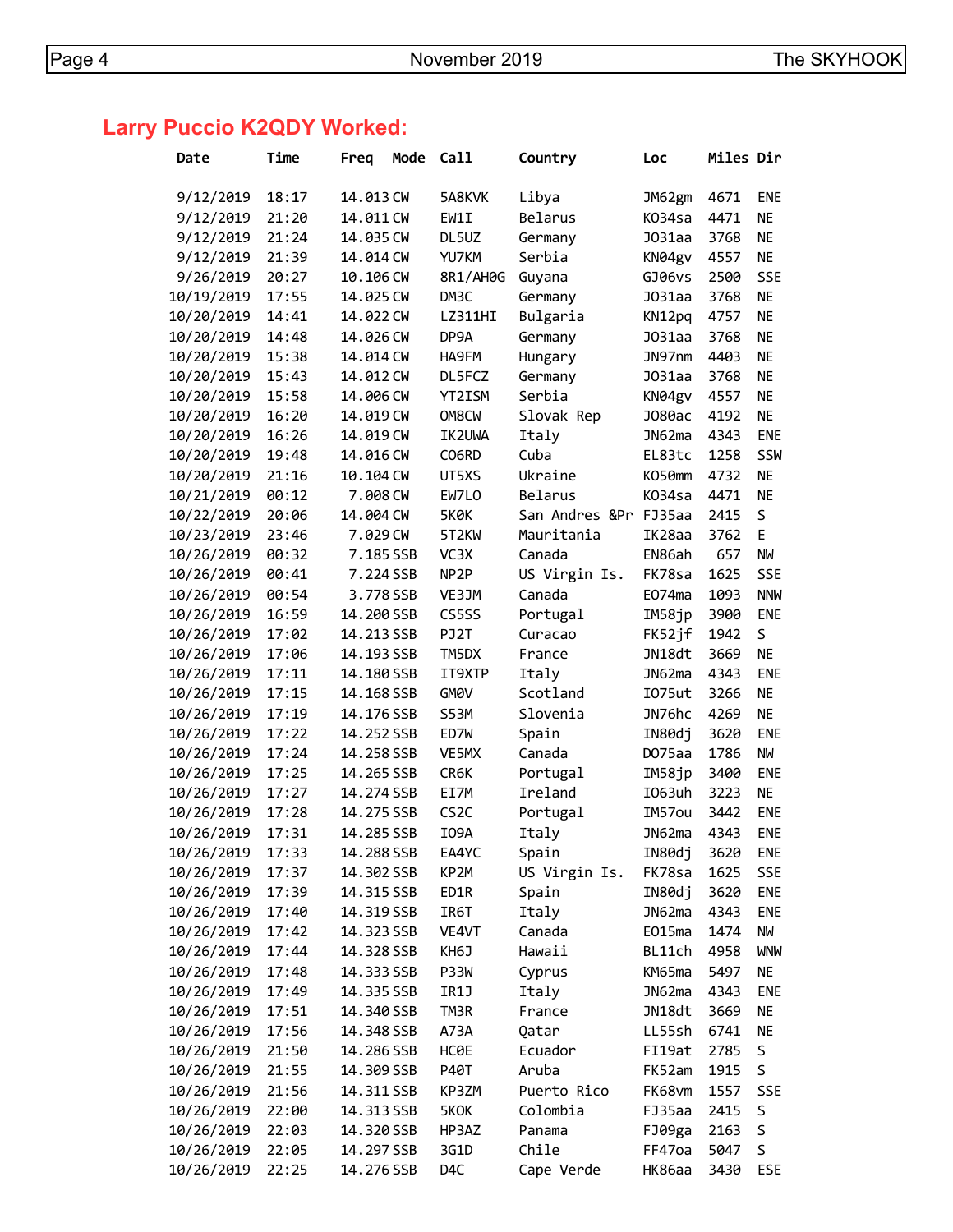## **How's DX? By Russ WA2VQV**

| <b>CALLSIGN DATE</b>     |                 | <b>TIME</b> |  | MODE BAND ENTITY                               | IOTA | <b>GRID</b> | <b>DIST</b>              | <b>DIR</b> |
|--------------------------|-----------------|-------------|--|------------------------------------------------|------|-------------|--------------------------|------------|
| K5P                      | Oct 04 2217Z CW |             |  | 30m Isle Au Pitre, LA NA-089 EM50jd 990 mi WSW |      |             |                          |            |
| TI7/KL9A Oct 21 2301Z CW |                 |             |  | 20m  Costa Rica                                |      | EK80        | 2064 mi  SSW             |            |
| VP6R                     | Oct 24 0108Z CW |             |  | 20m Pitcairn Island                            |      |             | OC-044 CG44ww 5660 mi SW |            |

# **Some DX Opportunities**

Callsigns shown in alphanumeric order *Italics if DX > 6000mi* Mode codes:  $8 = JTS$ ,  $C = CW$ ,  $D = Digital$ ,  $J = JPA$ ,  $P = PSK31$ ,  $R = RTTY$ ,  $S = SSB$ ,  $T = SSTV$ . Bands: "Low" usually means 160, 80 & 40m. Many thanks to NG3K and to the RSGB, ARRL, DXW, TDDX & QRZ for the data.

| Start     | Finish   | Call            | Entity           | <b>IOTA</b> | <b>Bands</b> | Modes              | QSL Via           | Grid          | Miles | Dir        |
|-----------|----------|-----------------|------------------|-------------|--------------|--------------------|-------------------|---------------|-------|------------|
| Nov 16    | Nov 28   | 5H3UA           | Tanzania         | $AF-032$    | "ALL"        | C, S, D            | LoTW              | KI93pu        | 7736  | Ε          |
| Nov 12    | Dec 25   | <b>5R8KU</b>    | Madagascar       | $AF-013$    |              | S, C, D            | JA8VE             | LH30ma        | 8739  | Ε          |
| Nov 12    | Dec 25   | <b>5R8VX</b>    | Madagascar       | $AF-013$    |              | S, C, D            | JA8VE             | LH30ma        | 8739  | E          |
| 10<br>Nov | Nov 30   | <b>8Q7XR</b>    | Maldives         | $AS - 013$  | 80-10m       | C, S, 8            | ZL1BQD            | MJ630e        | 8818  | NE         |
| Nov 26    | Dec 28   | 9G5GS           | Ghana            |             | $160 - 20m$  | 8,5                | LoTW              | PL04nf        | 7897  | <b>NNW</b> |
| Nov 05    | Nov 11   | 9H9DD           | Malta            | EU-023      | $60 - 10m$   | C, S, 8            | DD5DD DirecJM75ex |               | 4625  | ENE        |
|           | Jun '20  | 9JMYT           | Zambia           |             | $40 - 10m$   |                    | <b>IK1MYT</b>     | KH45aa        | 7527  | E          |
| Nov 04    | Nov 16   | 9X2AW           | Rwanda           |             | 80-10m       | $C, S, R, 8$ M00XO |                   | KI47ts        | 7054  | E          |
| Jul 01    | Dec 13   | <b>BVØME</b>    | Taiwan           | $AS - 020$  | 80-10m       | 8,5                | BU2EQ             | PL04nf        | 7897  | <b>NNW</b> |
| Nov 10    | Nov 30   | CP1XRM          | Bolivia          |             | $40 - 10m$   | S,D                | EA5RM             | FH75ea        | 3838  | S          |
| Oct 20    | Nov 01   | D68CCC          | Comoros          | AF-007      | 80-30m       | D                  | TBA               | LH18pi        | 8190  | E          |
| Oct 15    | Nov 03   | FH/DJ7RJ        | Mayotte          | $AF-027$    | $160 - 10m$  | C, S               | DJ7RJ             | LH27pa        | 8353  | E          |
| Nov 23    | $Nov$ 27 | <b>FW/M0JHQ</b> | Wallis & Futuna  | OC-054      | $160 - 10m$  | C, 8               | LoTW              | AH16ur        | 7442  | W          |
| Nov 12    | Dec 31   | <b>HS0ZME</b>   | Thailand         |             | 80-10m       | $\mathcal C$       | SM6NT Buro NK92xm |               | 8797  | ${\cal N}$ |
| Nov 12    | Nov 18   | KH8             | American Samoa   | OC-045      | 80-10m       | C, S, D            | LoTW              | AH45pq        | 7192  | $\it W$    |
| Nov 08    | Nov 18   | OH0UA           | Aland Is         | EU-002      | $160 - 10m$  | C, R, 8            | LoTW              | <b>K009cw</b> | 4028  | <b>NE</b>  |
|           | Dec 31   | PH100ADL        | Netherlands      |             | $80 - 10m$   | C, S               | buro              | J022kj        | 3687  | <b>NE</b>  |
|           | Jun 30   | <b>S79VU</b>    | Seychelles       | AF-024      | 80-10m       | S, D               | per opr           | LI75ri        | 8482  | ENE        |
| Nov 21    | Nov 27   | <b>T88DT</b>    | Palau            | OC-009      | $160 - 6m$   | 5, R, D, sstiLoTW  |                   | PJ77fi        | 8695  | NW         |
| Nov 22    | Nov 28   | TG4/KT8X        | Guatemala        |             | $80 - 10m$   | C, 8, R            | LoTW              | EK44gm        | 2044  | <b>SW</b>  |
|           | Dec 15   | TR8CR           | Gabon            | AF-043      | $80 - 10m$   | C                  | F6AJA             | JJ40rj        | 5871  | E          |
| Nov 06    | Nov 19   | TX7T            | Marquesas        | $OC - 131$  | $160 - 6m$   | C, S, 8            | LoTW              | BH65kl        | 5994  | WSW        |
| Nov 06    | Nov 13   | V47FWX          | St Kitts & Nevis | NA-104      | $80 - 10m$   |                    | M00X0             | FK87pf        | 1717  | <b>SSE</b> |
| Nov 18    | Nov 26   | V63AR           | Micronesia       | $OC - 010$  | 160-80m      | С                  | K7AR              | 0J96cv        | 7794  | WNW        |
| Nov 22    | Nov 27   | V63DX           | Micronesia       | $OC - 010$  | $160 - 10m$  | 160-10m LoTW       |                   | QJ96cv        | 7794  | <b>WNW</b> |
| Nov 12    | Nov 29   | VK9CZ           | Cocos Keeling    | OC-003      | $160 - 10m$  | C, S, 8            | LoTW              | NH87kv        | 10443 | <b>NNE</b> |
| Nov 21    | Nov 27   | VK9LQ           | Lord Howe I      | OC-004      | $160 - 6m$   | $C, S, 8, D$ DF8AN |                   | QF97gh        | 9504  | W          |
| Oct 08    | Nov 04   | VK9N            | Norfolk I        | OC-005      | 80-10m       | C, S, D            | LoTW              | RG30xx        | 8892  | W          |
| Oct 18    | Nov 01   | VP6R            | Pitcairn I       | $OC - 044$  | "All"        | All                | TBA               | CG44ww        | 5756  | <b>SW</b>  |
| Oct 19    | Nov 03   | <b>VU7RI</b>    | Lakshadweep Is   | $AS - 011$  | 80-6m        | C, S, 8            | LoTW              | MK60dw        | 8323  | ΝE         |
| Nov 17    | Nov 30   | XV9D            | Vietnam          |             | 160-40m      | C                  | LoTW              | OK43gi        | 8754  | N          |
| Nov 14    | Nov 20   | YJ0FWA          | Vanuatu          | OC-035      | $160 - 17m$  | C, R, 8            | TBA               | RH43am        | 8407  | W          |
| Nov 04    | Nov 07   | <b>YJ0RRC</b>   | Vanuatu          | OC-104      | $160 - 17m$  | C, R, 8            | TBA               | RH36sa        | 8327  | W          |
| Nov 08    | Nov 13   | <b>YJ0RRC</b>   | Vanuatu          | $OC-111$    | $160 - 17m$  | C, R, 8            | TBA               | RH43ga        | 8401  | W          |
| Oct 11    | Nov 11   | ZD8SC           | Ascension I      | AF-003      | $80 - 10m$   | 5, 8, 4            | LoTW              | II22tb        | 5047  | ESF        |